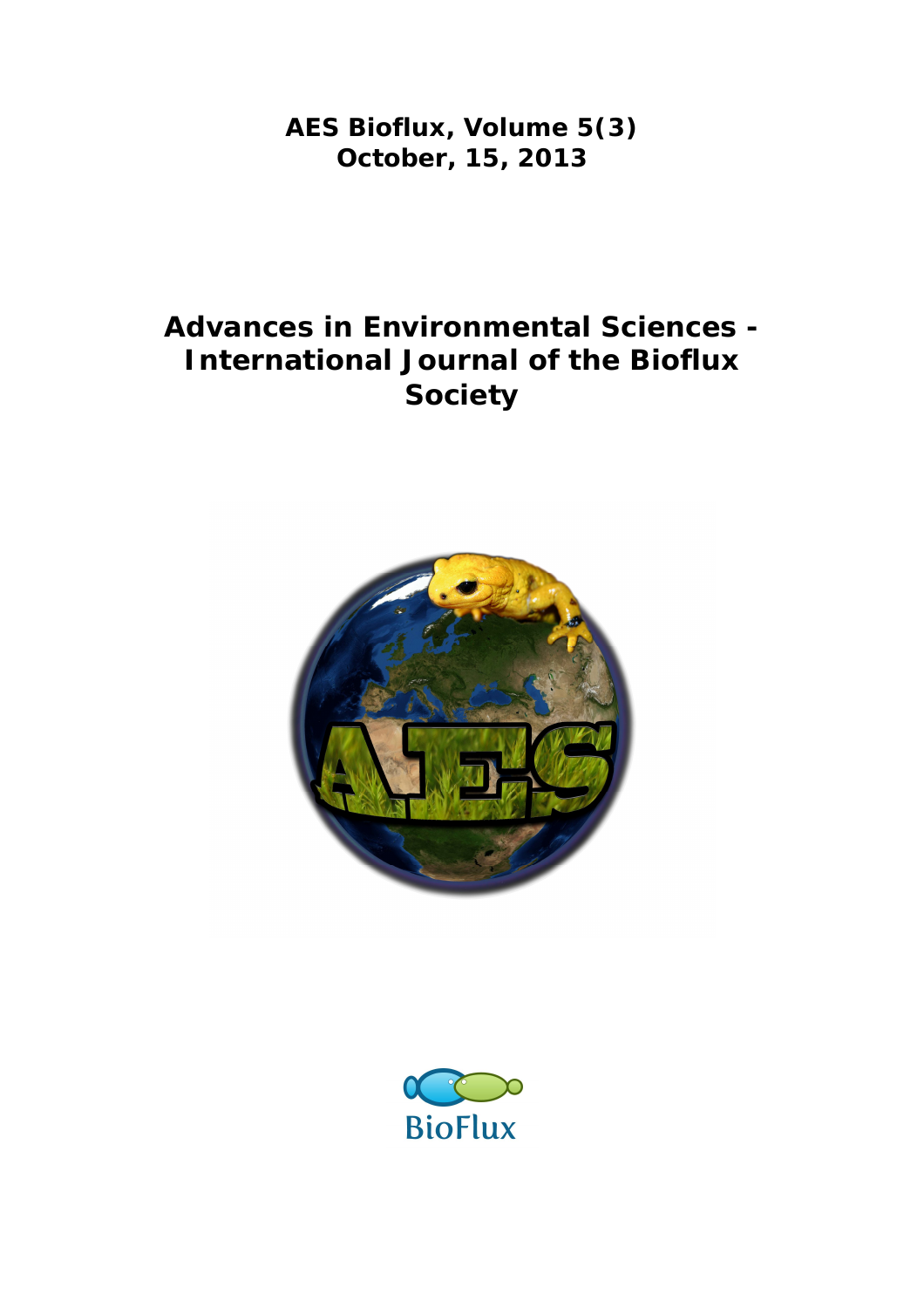### **International Standard Serial Number**

**Online ISSN 2066–7647; Print ISSN 2066-7620; ISSN-L 2066-7620**

#### **Published by Bioflux – three issues per year**

The journal covers all the fields of environmental sciences, connected mostly to life sciences, but also to geology, physics, chemistry, economics, policies or legislation (both theoretical and applied issues).

#### **Editorial Board**

25 Countries (6 continents): Romania, Poland, Belgium, Spain, England, China, Japan, Canada, Switzerland, France, Pakistan, Bangladesh, Thailand, Norway, Philippines, USA, Brazil, Greece, New Zealand, Peru, Guyana, Iran, South Korea, Czech Republic, Zambia.

#### **Editor-in-Chief**

Gavriloaie Ionel-Claudiu - Technical College INFOEL Bistrita (Romania)

#### **Editors**

Botha Miklos - Bioflux SRL, Cluj-Napoca (Romania) Dragan Alina-Aida - Technical University, Cluj-Napoca (Romania) Georgescu Bogdan - USAMV Cluj, Cluj-Napoca (Romania) Jaradat Mohammad - Bogdan Voda University, Cluj-Napoca (Romania) Negrea Bogdan Mihai - University Stefan cel Mare, Suceava (Romania) Nuneza Olga M. - MSU, Iligan Institute of Technology, Iligan City (Philippines) Ozunu Alexandru - "Babes-Bolyai" University, Cluj-Napoca (Romania) Pasarin Benone - USAMV Iasi, Iasi (Romania) Petrescu-Mag Ioan Valentin – USAMV Iasi, Iasi (Romania) Petrescu-Mag Malina Ruxandra – "Babes-Bolyai" University, Cluj-Napoca (Romania) Petrovici Milca - West University of Timisoara (Romania) Popa Ionel - University Stefan cel Mare, Suceava (Romania) Rhyne Andrew - Roger Williams University; New England Aquarium, Boston (USA) Roibu Catalin-Constantin, University Stefan cel Mare, Suceava (Romania) Stefanescu Lucrina Niculina - "Babes-Bolyai" University, Cluj-Napoca (Romania) Talu Stefan - Technical University of Cluj-Napoca (Romania) Vesa Stefan Cristian - University of Medicine and Pharmacy, Cluj-Napoca (Romania)

#### **Editorial Councellor**

Velter Victor: UEFISCDI, Bucharest (Romania)

#### **Scientific Reviewers**

Al-Qutob Mutaz - Al-Quds University (Palestinian Authority) Alizadeh Omid - Islamic Azad University (Iran) Correa Jean Michel - Federal University of Ceara, Fortaleza (Brazil) Cosma Dorin - West University of Timisoara (Romania) Costea Ramona Ioana - University Stefan cel Mare, Suceava (Romania) Covaciu-Marcov Severus-Daniel – University of Oradea, Oradea (Romania) Covrig Ilie - USAMV Cluj, Cluj-Napoca (Romania) Dutu Mircea - The Ecological University of Bucharest (Romania) Farooq Jehanzeb - Cotton Research Institute Ayub, Faisalabad (Pakistan) Gaina Viorel - University of Craiova, Craiova (Romania) Morar Gavrila - USAMV Cluj, Cluj-Napoca (Romania) Neznal Matej, Radon v.o.s. Corporation, Prague (Czech Republic) Nita Victor - Nat. Inst. Marine Research & Dev. Gr. Antipa, Constanta (Romania) Outred Heather A. - Massey University, Palmerston North (New Zealand) Paschos Ioannis - Technological Educational Institute of Epirus (Greece)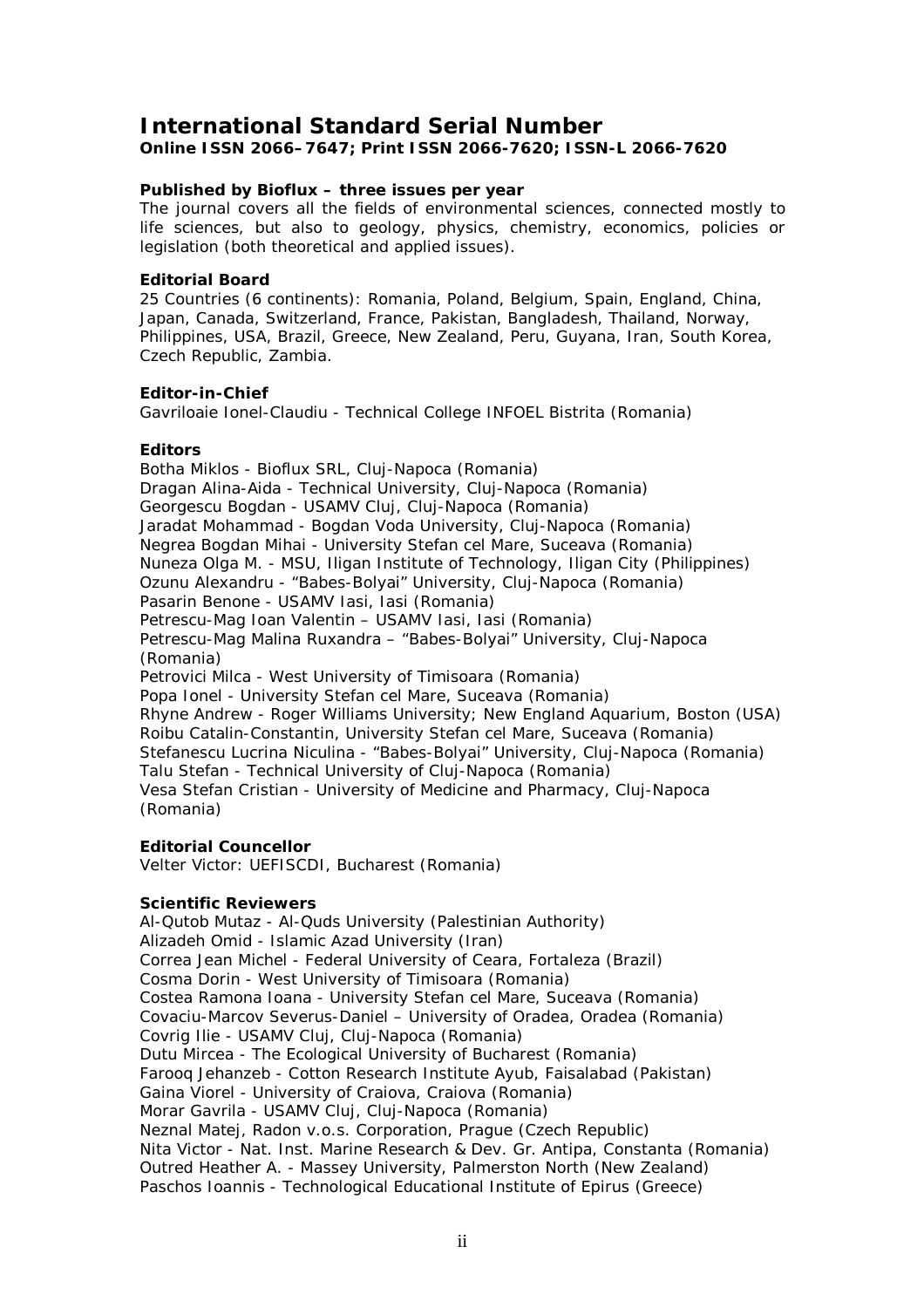Pop Victor - Institute of Biological Research, Cluj-Napoca (Romania) Popescu Irinel – "Al. I. Cuza" University, Faculty of Biology (Romania) Sangpradub Narumon - Khon Kaen University, Khon Kaen (Thailand) Sas Istvan – University of Oradea, Faculty of Sciences (Romania) Sinitean Adrian - West University of Timisoara, Timisoara (Romania) Zamfirescu Stefan – "Al. I. Cuza" University, Faculty of Biology (Romania) Arockiaraj A. Jesu: Cheju National University (South Korea) Blas Raul Humberto Sevillano - Univ. Nacional Agraria La Molina (Peru) Bourne Godfrey Roderick - Univ. Missouri-St Louis (USA), CEIBA (Guyana) Brasovean Ioan - USAMV Cluj, Cluj-Napoca (Romania) Brunner Andreas - Extechna GMbtt (Switzerland) Burny Philippe – Universite de Liege (Belgium) Caipang Cristopher M.A. - Biovivo Technologies AS, Bodø (Norway); Chanda Kelvin M. - Lusitu High School, Siavonga (Zambia) Chongling Yan - Xiamen University, Xiamen (China) Csep Laszlo - Bioflux, Cluj-Napoca (Romania) Fendrihan Sergiu - Romanian Bioresource Centre, Bucharest (Romania) Hasanuzzaman Mirza - Kagawa Univ.(Japan); Sher-e-Bangla Agric.Univ. (Bangladesh) Iederan Cristian Ioan - USAMV Cluj, Cluj-Napoca (Romania) Iftime Alexandru - "Grigore Antipa" National Museum of Natural History (Romania) Merce Emilian - USAMV Cluj, Cluj-Napoca (Romania) Nowak Michal – University of Agriculture in Krakow (Poland) Odagiu Antonia - USAMV Cluj, Cluj-Napoca (Romania) Oroian Ioan - USAMV Cluj, Cluj-Napoca (Romania) Oroian Teofil - USAMV Cluj, Cluj-Napoca (Romania) Pacioglu Octavian - Roehampton University, London (England) Petrescu Dacinia Crina - "Babes-Bolyai" University, Cluj-Napoca (Romania) Peteiro Cesar - Spanish Institute of Oceanography (IEO), Santander (Spain) Plaiu Nicolae - University Stefan cel Mare, Suceava (Romania) Rahman Motiur - Silvacom Ltd., Edmonton (Canada) Rahman Mohammed M. - Kochi University, Kochi (Japan) Roibu Catalin-Constantin - University Stefan cel Mare, Suceava (Romania) Tugui Olimpia Ramona - Univ. Lyon II Lumiere (France)

#### **Contact Publisher**

SC Bioflux SRL, 54 Ceahlău Str., Cluj-Napoca, 400488, Romania, European Union. Ioan Valentin Petrescu-Mag, e-mail: zoobiomag2004@yahoo.com

#### **Open Access – The Real Sense**

Note that there is also an electronic version of the journal. You may download the fulltext version of AES Bioflux – Volume 5/2013 from the following link: http://www.aes.bioflux.com.ro/

**Peer review**: all articles included in AES Bioflux are peer reviewed. Each published article was seen before by two reviewers and at least one specialist in foreign languages. The two peer-reviews are made independently; single blind peer-review is used.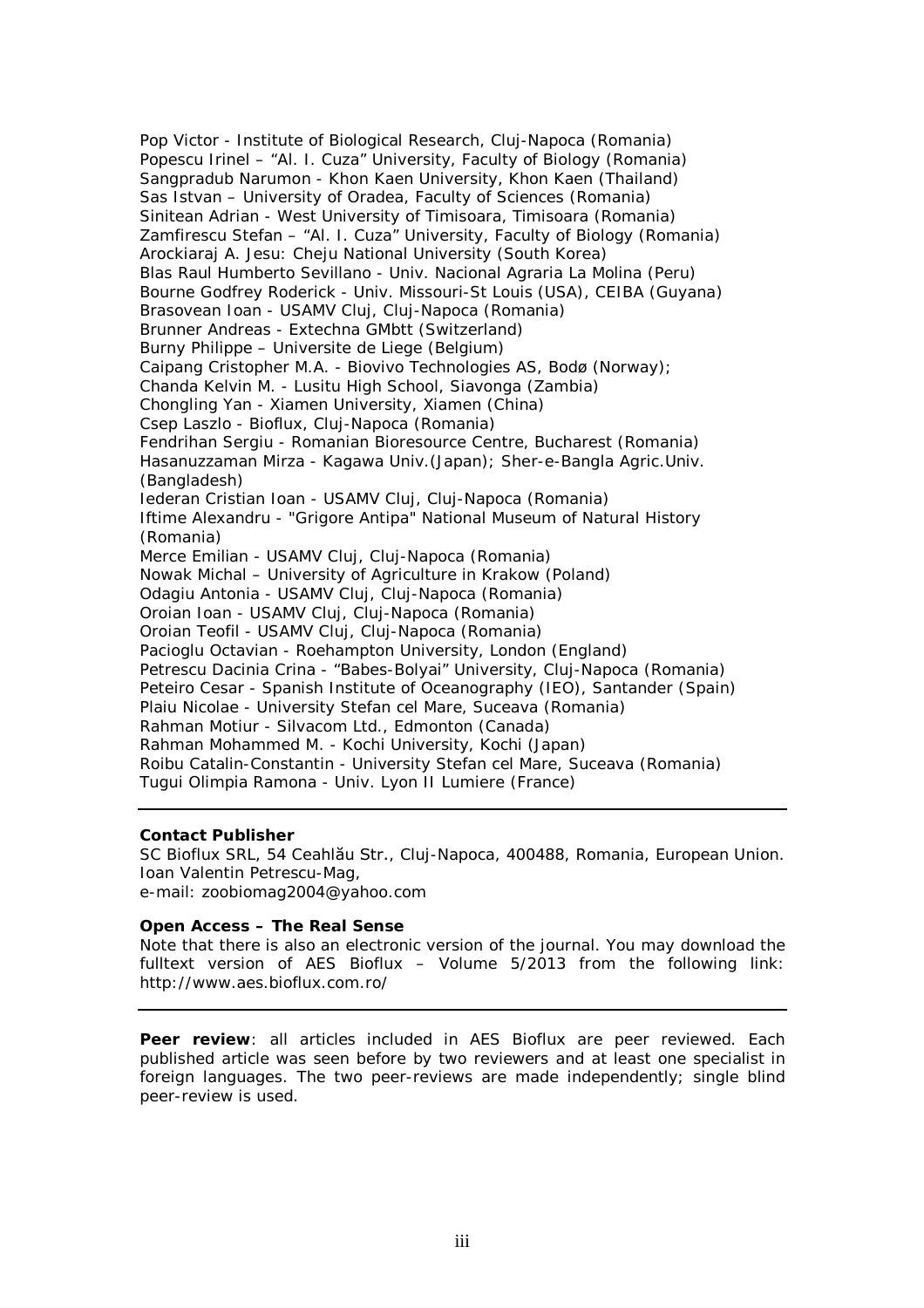#### **Indexes and Abstracting**

AES Bioflux is indexed, fulltext reproduced, or abstracted by the following databases, digital libraries and search engines:

Thomson - Master Journal List (Zoological Record) ISI Web of Knowledge (Thomson Reuters, via Zoological Record) ISI Web of Knowledge (Thomson Reuters, via CABI) EBSCOhost Online Research Databases Geobase (part of Elsevier Products) CAB International (CABI, UK) Index Copernicus DOAJ (Lund University Library) Wolters Kluwer - Ovid LinkSolver (via CABI) CAB Direct (as part of CABI) Ulrich's Periodicals Directory Serials Solutions Socolar (CEPIEC, China) Open J-Gate: World's Biggest Open Access English Language Journals Portal CNCSIS Romania (Rank: B+) NewJour (Georgetown University Digital Library) University of Washington Libraries (Digital Library) University of Nevada, Reno (University Libraries - Catalogue) Universitat Regensburg (Digital Library) American University of Armenia - Koha Online Catalog AcademicLink (Digital Library) University Town Library of Shenzhen (Digital Library) VUB University Library (Digital Library) Geneva Foundation for Medical Education and Research (Digital Library) Charles Sturt University (Digital Library) Library of Congress Home (Digital Library) ArgosBiotech Science Media (Digital Library) Tsukuba Digital Library Scirus Search Engine (Elsevier BV) - For Scientific Information Only GOOGLE - Search Engine GOOGLE SCHOLAR (Academic) - Search Engine Yahoo - Search Engine and many others.

## **Our collaborators**

#### **Zoological Record (part of Biosis)**

ION contains the organism names related data gathered from the scientific literature for Thomson Reuters' *Zoological Record®* database. Viruses, bacteria and plant names will be added from other Thomson Reuters databases such as *BIOSIS Previews®* and *Biological Abstracts®*



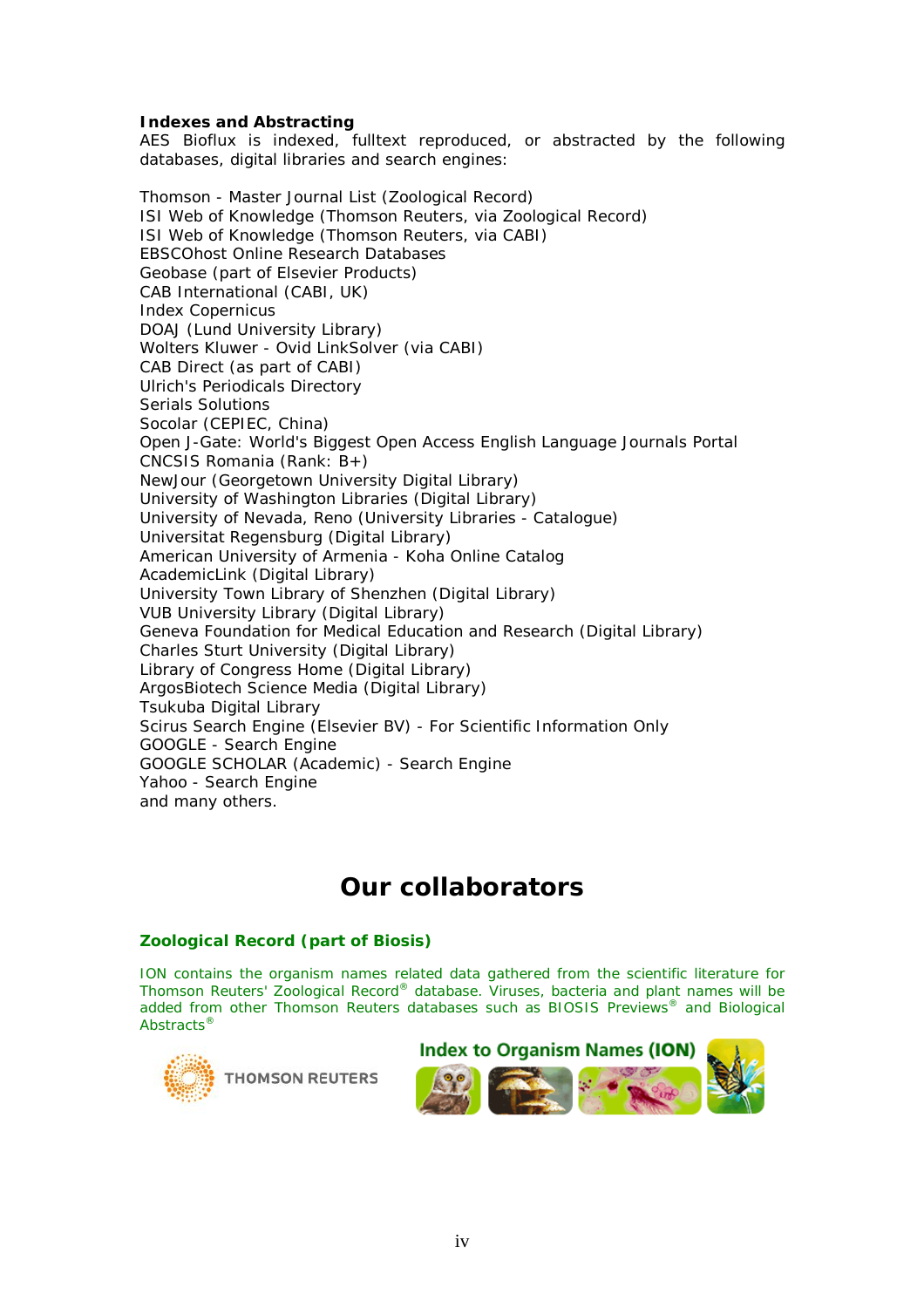## **ELSEVIER PRODUCTS**

Elsevier B.V., Bibliographic Databases, Radarweg 29, 1043 NX Amsterdam, The Netherlands.

refine your research Engineering nbase reaxys<sup>\*</sup> eabl Village





The free scholastic search engine is established by China Educational Publications Import and Export Corporation (CEPIEC). Under the leadership of China Ministry of Education, CEPIEC is the only company dealing with publication ex-im business in the education field. CEPIEC has been serving colleges and universities, research institutions and public libraries in China for more than 20 years, providing them with excellent academic resources from all over the world. Contact: No 41 Zhong Guan Cun Street, Haidian District, Beijing, P.R.China 100080 Tel: +86 (0)10 6251 4068 e-mail: li\_yanxia@cepiec.com.cn Fax: +86 (0)10 6251 4068 www.cepiec.com.cn



CABI is a not-for-profit international organization that improves people's lives by providing information and applying scientific expertise to solve problems in agriculture and the environment. Their mission and direction is influenced by their member countries who help guide the activities they undertake. These include scientific publishing, development projects and research, and microbial services. 2010 marks 100 years of CABI. Since its beginnings as an entomological committee in 1910, it then developed into a Commonwealth organization before becoming a truly international service in agricultural information, pest identification and biological control in the mid 1980s.



EBSCO*host®* databases are the most-used, premium online information resources for tens of thousands of institutions worldwide, representing millions of end-users. Address: 10 Estes Street Ipswich, MA 01938 USA Phone: (978) 356-6500 Toll Free: (800) 653-2726 (USA & Canada) Fax: (978) 356-6565 e-mail: information@ebscohost.com